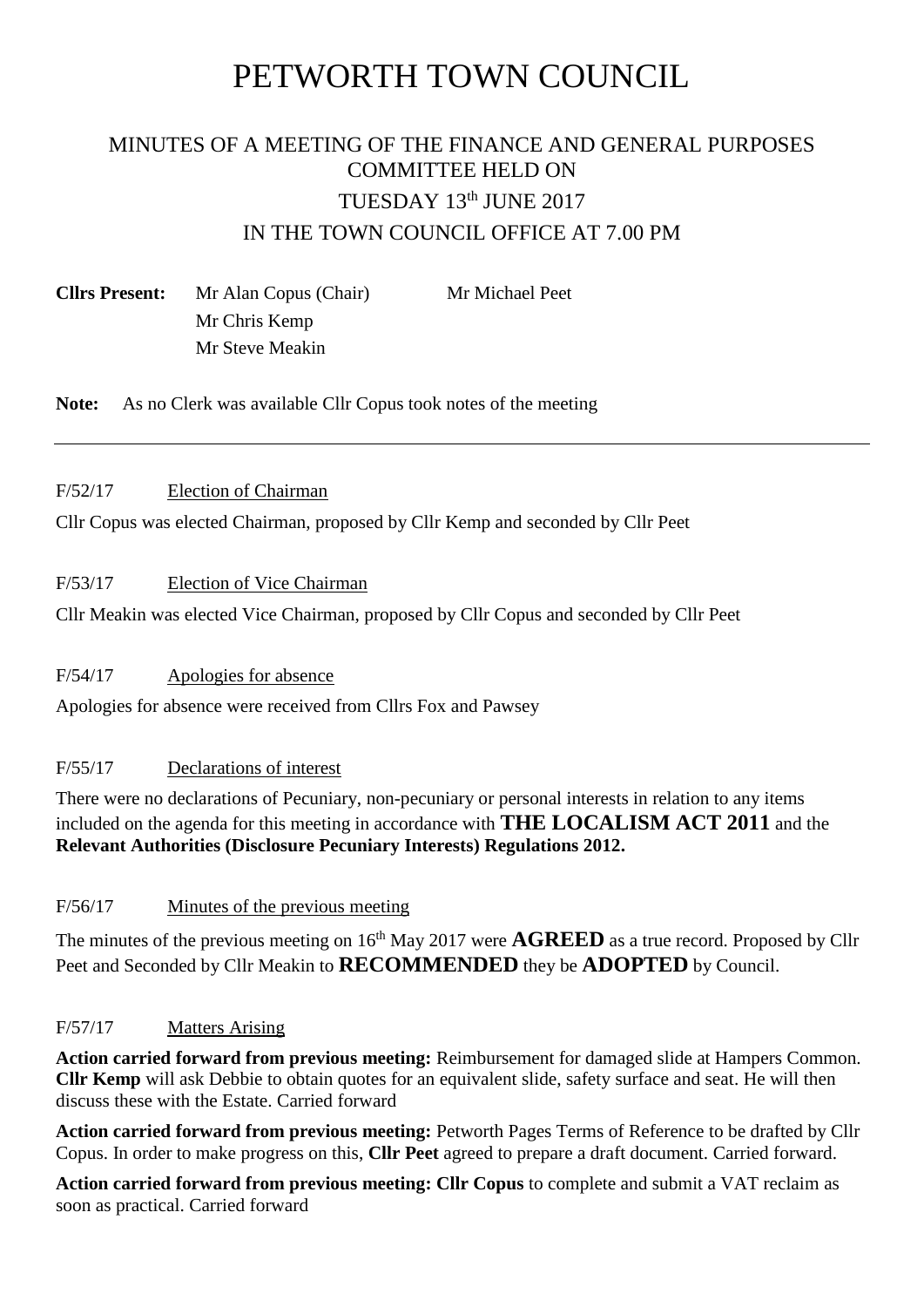**Action carried forward from previous meeting: Cllr Copus** reported that he had spoken again to Nat West about the visibility of electronic payments. They had suggested that a print of each payment is taken at the time. He will do this for this month's payments for review at the next meeting. Carried forward.

**Action carried forward from previous meeting:** Cllrs Peet and Copus had proposed to Council (who had agreed) that the ESAT anti-virus package be installed on the office laptop. This has been done.

**Action carried forward from previous meeting:** Charges from BT for our Broadband package continue to be queried with them by Debbie. The promised credit has yet to be received. The bill this month was some £40 higher than normal because we exceeded the call limit on our package. It was proposed by Cllr Copus and seconded by Cllr Peet that we ask Council to approve an additional payment to BT of £10 per month to provide unlimited call usage. Carried forward.

**Action carried forward from previous meeting:** We need to progress CDC giving us £6500 to cover the costs of the cemetery maintenance which they undertook previously. **Cllr Kemp** reported that they now had all the relevant documentation from our contractor and once they are happy with it we will invoice them for the £6500. Carried forward.

**Action carried forward from previous meeting:** It was noted that, in accordance with Council authority, Cllrs Kemp and Copus had selected Inspire from the quotations received and taken out a new policy with them.

**Action carried forward from previous meeting:** It was noted that the Annual Accounting Statement had been approved at the May Council meeting. Cllr Copus reported that it has since been sent to the External Auditor and displayed on the public notice board together with the Inspection Notice.

#### F/58/17 Grant Applications

Cllr Copus presented the 7 Applications which had so far been received. Following discussion of each of them it was proposed by Cllr Copus and seconded by Cllr Meakin to **RECOMMEND** that Council grants £250 each to Revitalise, the United Reform Church, the Air Ambulance and Petworth Festival

#### F/59/17 May 2017 Accounts

| <b>INCOME</b>                          | Annual        | Actual  |  |
|----------------------------------------|---------------|---------|--|
|                                        | <b>Budget</b> | to date |  |
| Precept                                | 112,800       | 56,401  |  |
| <b>Support Grant</b><br>Hampers Common | 3,345         | 1,673   |  |
| Hire                                   | 300           | 0       |  |
| Interest                               | 15            | 1       |  |
| <b>Allotment Rents</b>                 | 2,400         | 737     |  |
| <b>Xmas Event</b>                      | 2,500         | 480     |  |
| <b>Farmers Market</b>                  | 5,000         | 1,430   |  |
| Totals                                 | 126,360       | 60,720  |  |

| <b>EXPENDITURE</b> |                         | Annual<br><b>Budget</b> | Actual<br>to date |
|--------------------|-------------------------|-------------------------|-------------------|
| <b>Outside</b>     | Grounds maintenance     |                         |                   |
|                    | <b>Rosemary Gardens</b> | 4000                    | 520               |
|                    | Hampers Common          | 4000                    | 660               |
|                    | Cemeteries              | 1000                    | 4,350             |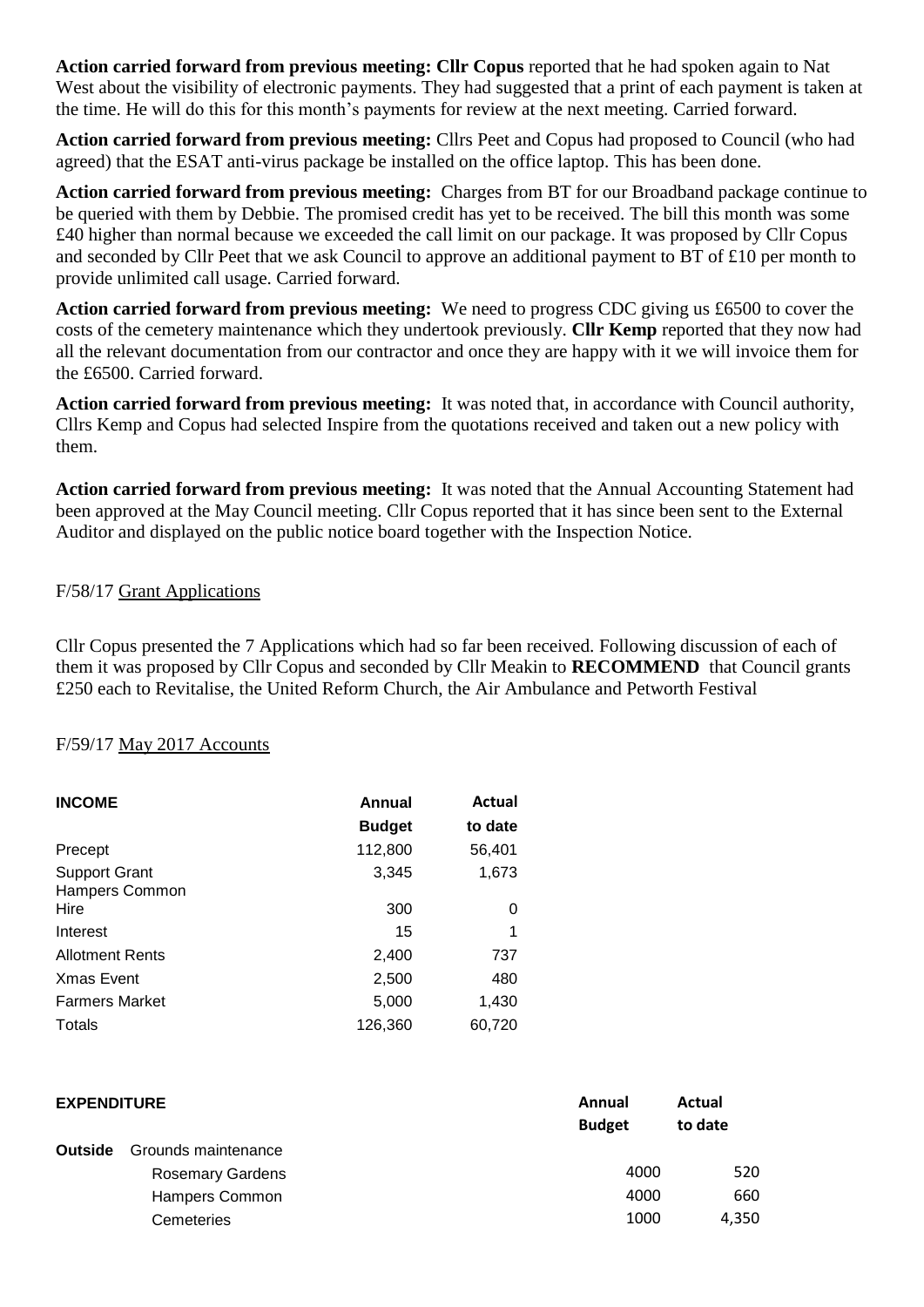|       | Other areas                                 |               | 770         |
|-------|---------------------------------------------|---------------|-------------|
|       | Rosemary Gardens Maintenance                | 800           | 0           |
|       | Hampers Common Maintenance                  | 1,500         | 144         |
|       | Hampers Common Lease                        | 350           | 0           |
|       | Safety checks                               | 576           | 345         |
|       | Waste & Dog Bins                            | 1,200         | 1,073       |
|       | Hanging Baskets - Maintenance               | 800           | 0           |
|       | Hanging Baskets - Watering                  | 2,000         | 0           |
|       | <b>Planters</b>                             | 200           | 0           |
|       | <b>CCTV</b>                                 | 5,000         | 5,000       |
|       | <b>Street Lighting</b>                      | 1,800         | 267         |
|       | Church clock                                | 250           | 0           |
|       | <b>General Maintenance</b>                  | 2,000         | 431         |
|       |                                             | 25,476        | 13,561      |
|       | <b>Allotments Lease</b>                     | 1,500         | 750         |
|       | <b>Allotments Water</b>                     | 250           | 10          |
|       | <b>Allotments Maintenance</b>               | 750           | 0           |
|       |                                             | 2,500         | 760         |
|       | Xmas Event - General                        | 1,300         | 79          |
|       |                                             | 500           | 0           |
|       | Xmas Event - Tree pit                       | 500           | 0           |
|       | Xmax Event - Lighting                       | 2,300         | 79          |
|       |                                             |               |             |
|       | <b>Farmers Market</b>                       | 4,000         | 1,036       |
| Admin | Office Rent & Service Charges               | 6,700         | 1,300       |
|       | Clerk's Salary                              | 31,000        | 0           |
|       | Clerk's pension from 1/2/2017 @             |               |             |
|       | 3%                                          | 756           | 0           |
|       | Office temp                                 | 1,000         | 3,690       |
|       | <b>HR Consultancy</b>                       | 1,200         | 182         |
|       | Insurance                                   | 1,500         | $\pmb{0}$   |
|       | SALC/SLCC Subscriptions/Contracts           | 900           | 868         |
|       | <b>Audit Fee</b>                            | 1,000         | 0           |
|       | Annual meetings                             | 150           | 30          |
|       | Office Expenditure                          | 900           | 333         |
|       | Expenses/Postage                            | 120           | 27          |
|       | Repayment of £80k loan for playgrounds      | 8,900         | 4,480       |
|       | <b>Local Election</b>                       | 2,000         | 0           |
|       | Training                                    | 1,000         | 0           |
|       | Web Site                                    | 200           | 0           |
|       | Comms/IT                                    | 800           | 114         |
|       | Office Water                                | 110<br>58,236 | 0<br>11,024 |
|       |                                             |               |             |
| Misc  | <b>Grants Awarded</b>                       | 4,000         | 0           |
|       | Repayment of £10k loan for skatepark        | 1,221         | 0           |
|       | Skatepark<br>Traffic consultant recommended | 500           | 0           |
|       | works                                       | 2,500         | 3,180       |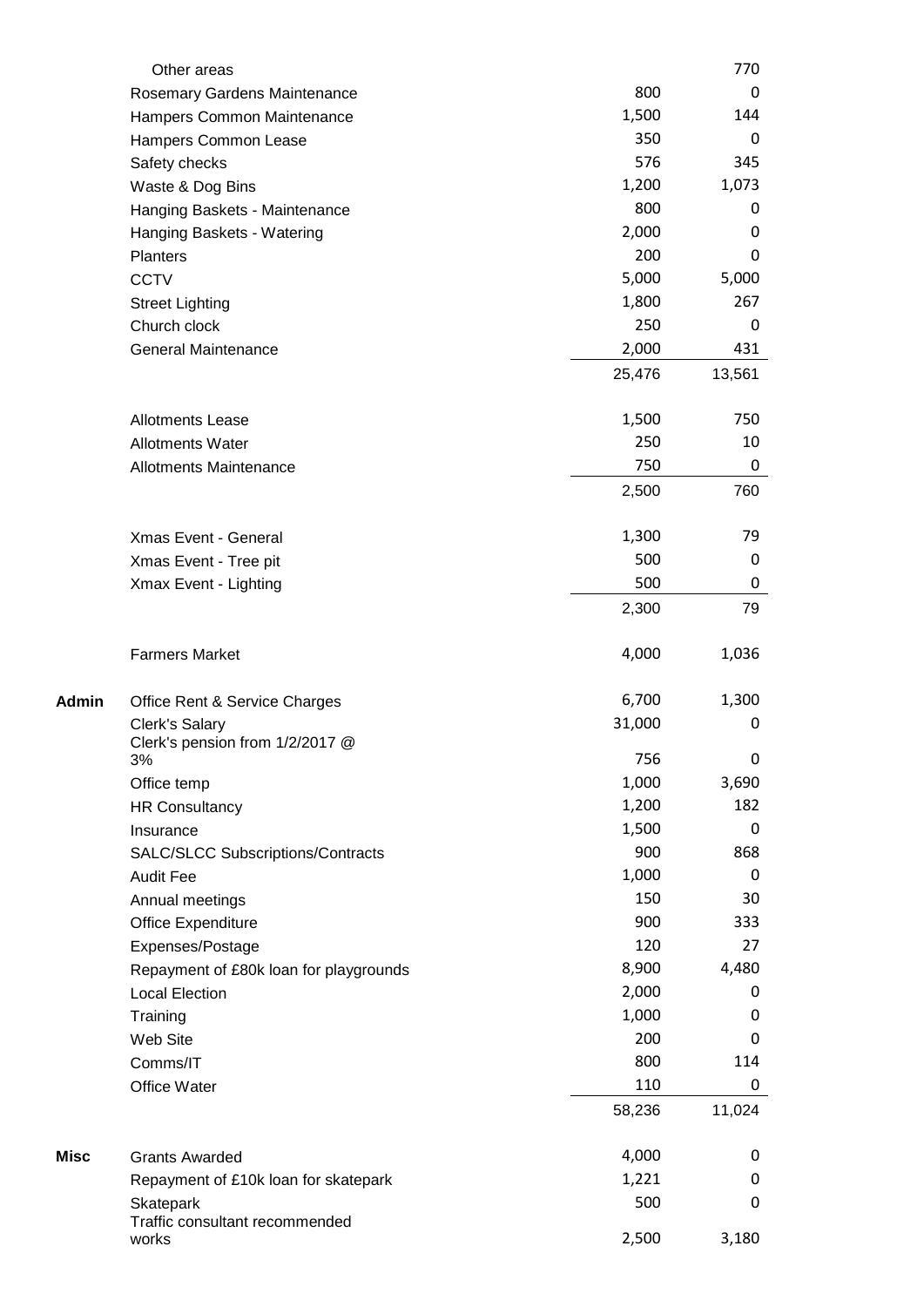| War Memorial                           | 0       | 0      |
|----------------------------------------|---------|--------|
| Street light refurbishment             | 3,200   | 0      |
| <b>Bus shelter</b>                     | 2,500   | 0      |
| Jubilee walk                           | 500     | 0      |
| Sign posts<br>Queen's 90th birthday    | 0       | 0      |
| celebrations                           | O       | 0      |
| Chairman's allowance                   | 250     | 0      |
| Petworth Pages net contribution        | 1,140   | 285    |
| Jubilee Walk Info Boards, Gates<br>etc | 3,500   | 0      |
| Grove Lane allotment wall              | 4,500   | 0      |
| Cemetery seat                          | 500     | 0      |
| Office redecoration                    | 500     | 0      |
| Neighbourhood Plan                     | 7,000   | 5,000  |
| <b>Petworth Sports</b>                 |         |        |
| Unallocated budget/contingency         | 2,000   | 741    |
|                                        | 33,811  | 9,205  |
|                                        | 126,323 | 35,666 |

It was noted that the Income was on track, with all Allotment monies for 2107/18 year having now been received. The high cash Expenditure in the two months is offset by £17k of accruals made at the end of the last financial year, thus bringing net actual expenditure below budget.

#### F/60/17 Bank Reconciliation

#### **BALANCE SHEET**

| Reserve at 1 April 2017 -     |            |           | Nat West    |            |
|-------------------------------|------------|-----------|-------------|------------|
| general                       |            | 27,336    | balances at | 31/05/2017 |
| Reserve at 1 April 2017 - for |            |           | Current     |            |
| allotments                    |            | 1,369     | Account     | 4,639.32   |
| Reserve at 1 April 2017 - for |            |           | Deposit     |            |
| FM.                           |            | 3,122     | Account     | 34,039.85  |
| Reserve at 1 April 2017 - for |            |           |             |            |
| Playparks                     |            | $-5,923$  |             |            |
| Reserve at 1 April 2017 - for |            |           |             |            |
| <b>Bus shelter</b>            |            | 3,000     |             |            |
| Less: Recoverable VAT         |            |           |             |            |
| 2015/16                       |            | 669       |             |            |
| Less: Recoverable VAT         |            |           |             |            |
| 2016/17                       |            | $-13,202$ |             |            |
| Less: Recoverable VAT         |            |           |             |            |
| 2107/18                       |            | $-2,747$  |             |            |
| Plus: income                  |            | 60,720    |             |            |
| Less: expenditure             |            | $-35,666$ |             |            |
| Balance at                    | 31/05/2017 | 38,679.11 |             | 38,679.17  |

Cllr Kemp signed the Bank Statement balances which were 6p higher than the accounts as a result of an invoice being underpaid by that amount. This will be corrected in June.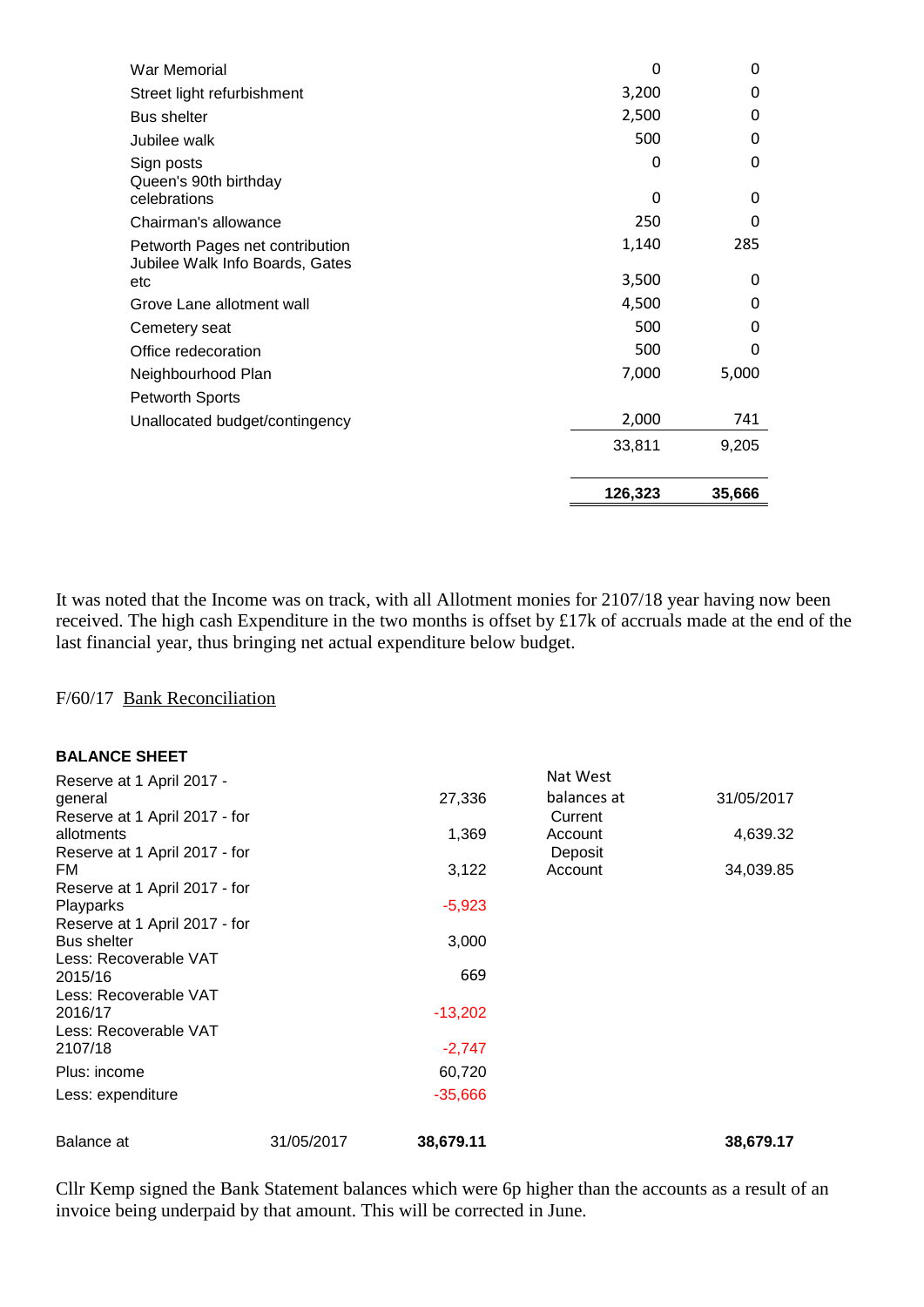#### F/61/17 Invoices for approval

| Date       | Supplier                           | Gross    | VAT    | <b>Net</b> | <b>Budget line</b>             |
|------------|------------------------------------|----------|--------|------------|--------------------------------|
| 26/05/2017 | Steeple                            | 30.00    | 5      | 25.00      | Annual meetings                |
| 01/06/2017 | LDZ Designs Ltd                    | 20.00    |        | 20.00      | <b>Farmers Market</b>          |
| 28/04/2017 | <b>Nexus</b>                       | 1,500.00 | 250    | 1,250.00   | Neighbourhood Plan             |
| 24/05/2017 | Viking                             | 96.43    | 16.07  | 80.36      | Office Expenditure             |
| 26/05/2017 | Viking                             | 11.47    | 1.91   | 9.56       | Office Expenditure             |
|            |                                    |          |        |            | Traffic consultant recommended |
| 12/06/2017 | <b>Quality Traffic Surveys Ltd</b> | 840.00   | 140    | 700.00     | works                          |
| 02/06/2017 | Southern Electric                  | 3.36     | 0.16   | 3.20       | <b>Street Lighting</b>         |
|            |                                    | 24.63    | 1.17   | 23.46      | <b>Street Lighting</b>         |
|            | <b>Total £42.42</b>                | 14.43    | 0.68   | 13.75      | <b>Street Lighting</b>         |
| 16/06/2017 | <b>BT</b>                          | 18.00    | 3      | 15.00      | Comms/IT                       |
|            | <b>BT</b>                          | 88.56    | 14.76  | 73.80      | Comms/IT                       |
| 08/06/2017 | <b>SSALC</b>                       | 96.00    | 16     | 80.00      | <b>Training</b>                |
| 10/06/2017 | <b>Tim Ticehurst</b>               | 570.00   | 0      | 570.00     | <b>Farmers Market</b>          |
| 14/05/2017 | <b>Auditing Solutions</b>          | 384.00   | 64     | 320.00     | <b>Audit Fee</b>               |
| 25/05/2017 | Pitchcare/Alex Rees                | 299.34   | 49.89  | 249.45     | Unallocated budget/contingency |
| 19/05/2017 | Reed                               | 369.12   | 61.52  | 307.60     | Office temp                    |
|            |                                    | 369.12   | 61.52  | 307.60     | Office temp                    |
|            | £1628.86 total                     | 562.46   | 93.74  | 468.72     | Office temp                    |
|            |                                    | 328.10   | 54.68  | 273.42     | Office temp                    |
|            |                                    | 0.06     |        |            | Office temp                    |
| 02/06/2017 | Flude                              | 2,119.20 | 353.2  | 1,766.00   | Office Rent & Service Charges  |
| 28/05/2017 | Debbie                             | 35.40    | 5.9    | 29.50      | Web Site                       |
| 31/05/2017 | Leconfield Hall                    | 278.00   |        | 148.00     | <b>Farmers Market</b>          |
|            |                                    |          |        | 130.00     | Annual meetings                |
| 27/05/2017 | Hennings                           | 120.28   | 16.59  | 103.69     | Annual meetings                |
| 27/05/2017 | Fiona                              | 41.49    |        | 41.49      | Annual meetings                |
| 31/05/2017 | Austens                            | 6.49     | 1.08   | 5.41       | Hampers Common Maintenance     |
|            | 31/05/2017 HJS Land Services       | 3,745.00 |        | 2,500.00   | Cemeteries                     |
|            |                                    |          |        | 260.00     | <b>Rosemary Gardens</b>        |
|            |                                    |          |        | 530.00     | Hampers Common                 |
|            |                                    |          |        | 455.00     | Other areas                    |
| 22/05/2017 | Fire Risk UK                       | 139.2    | 23.2   | 116.00     | Office Expenditure             |
| 11/05/2017 | Johnston Publishing                | 686.25   | 114.37 | 571.88     | Unallocated budget/contingency |
| 14/06/2017 | <b>Surrey Hills solicitors</b>     | 834.00   | 138.00 | 696.00     | Petworth Sports                |
| 07/06/2017 | Steeple                            | 30.00    | 5.00   | 25.00      | <b>General Maintenance</b>     |
|            |                                    |          |        |            |                                |

The above invoices were reviewed in detail and **AGREED** to be **RECOMMENDED** to Council for payment, proposed by Cllr Copus and seconded by Cllr Peet.

### F/62/17 Receipts

**NOTED** that there are the following receipts so far in June:

05/06/2017 Pure Delights 35.00 Farmers Market